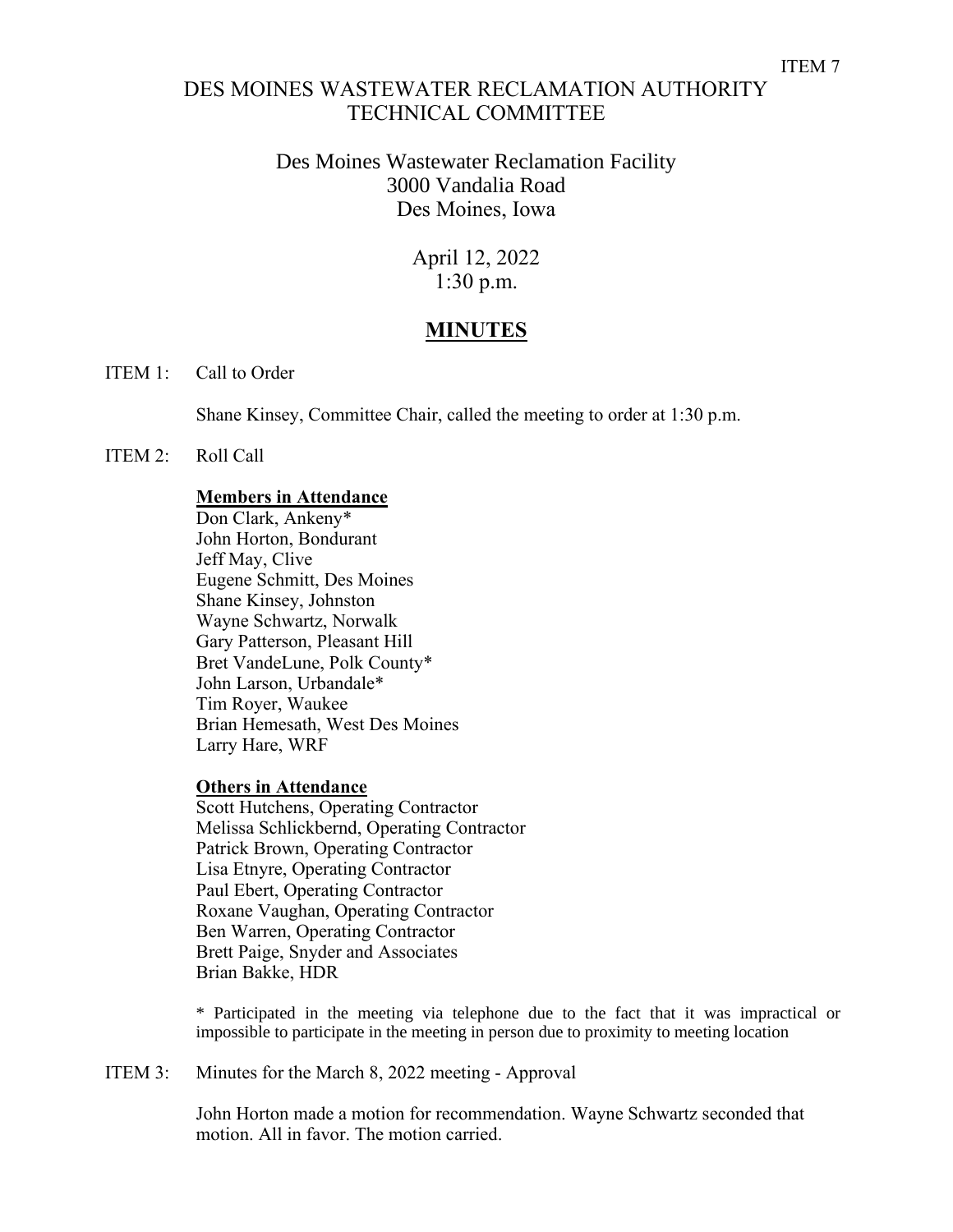ITEM 4: WRA Ingersoll Run Outlet Sewer – Phase 28, Segment 1 – Project Recommendation and Design Flow Approval

> Scott Hutchens explained that project is a sewer project that was identified in the WRA Facility Plan Update – 2012 which is one of the segments of sewer necessary to eliminate a combined sewer overflow location at 22<sup>nd</sup> and High Street in Des Moines. He noted the engineer's estimate for this project is \$12,855,120.00 and bids will be taken on Tuesday, May 10, 2022. The bids will then be presented to the WRA Technical Committee at the May 10, 2022 meeting for review and recommendation to the WRA Board for consideration at the May 17, 2022 meeting.

> Brian Hemesath made a motion for recommendation. Jeff May seconded that motion. All in favor. The motion carried.

ITEM 5: Professional Services Agreement for the WRF Fuel System Improvements with CDM Smith, Inc. in an Amount Not to Exceed \$134,975.00 - Recommendation

> Scott Hutchens said an agreement for professional services has been negotiated with CDM Smith, Inc. for Design and Bidding Phase Services associated with the WRF Fuel System Improvements project in an hourly not to exceed amount of \$134,975.00. The existing fuel station at the WRF includes two underground storage tanks, buried piping, and fuel island terminals for both diesel and gasoline fuels. The original vehicle fueling station was installed in the mid 1980's and is nearing the end of its useful life.

> Larry Hare asked if this would be separate from the Public Works Fueling System and Patrick Brown stated that it can be programmed to how we want to do it but will match the new MSC System.

> Larry Hare made a motion for recommendation. Gary Patterson seconded that motion. All in favor. The motion carried.

ITEM 6: WRA Sewer Lining – Phase 2 – Recommendation

Scott Hutchens noted that bids were received on April 5, 2022 for the project that includes rehabilitation of a sanitary sewer located between M.L. King Jr. Parkway and Raccoon River new S.W. 16<sup>th</sup> Street. The work includes trenchless sanitary sewer rehabilitation of approximately 3,630 linear feet of existing 78-inch Reinforced Concrete Pipe, trenchless sanitary sewer structure rehabilitation, manhole adjustments, flow diversion, sewer cleaning and debris disposal, pre-rehabilitation sewer inspection, traffic control, minor pavement repairs, surface restoration, and other incidental items. The low bid received was from Ace Pipe Cleaning, Inc. (Kansas City, MO) in the amount of \$3,985,609.50 which was approximately 18.83% under the engineer's estimate.

Brian Hemesath made a motion for recommendation. Tim Royer seconded that motion. All in favor. The motion carried.

ITEM 7: WRA Supplemental Specifications Update and Revision - Recommendation